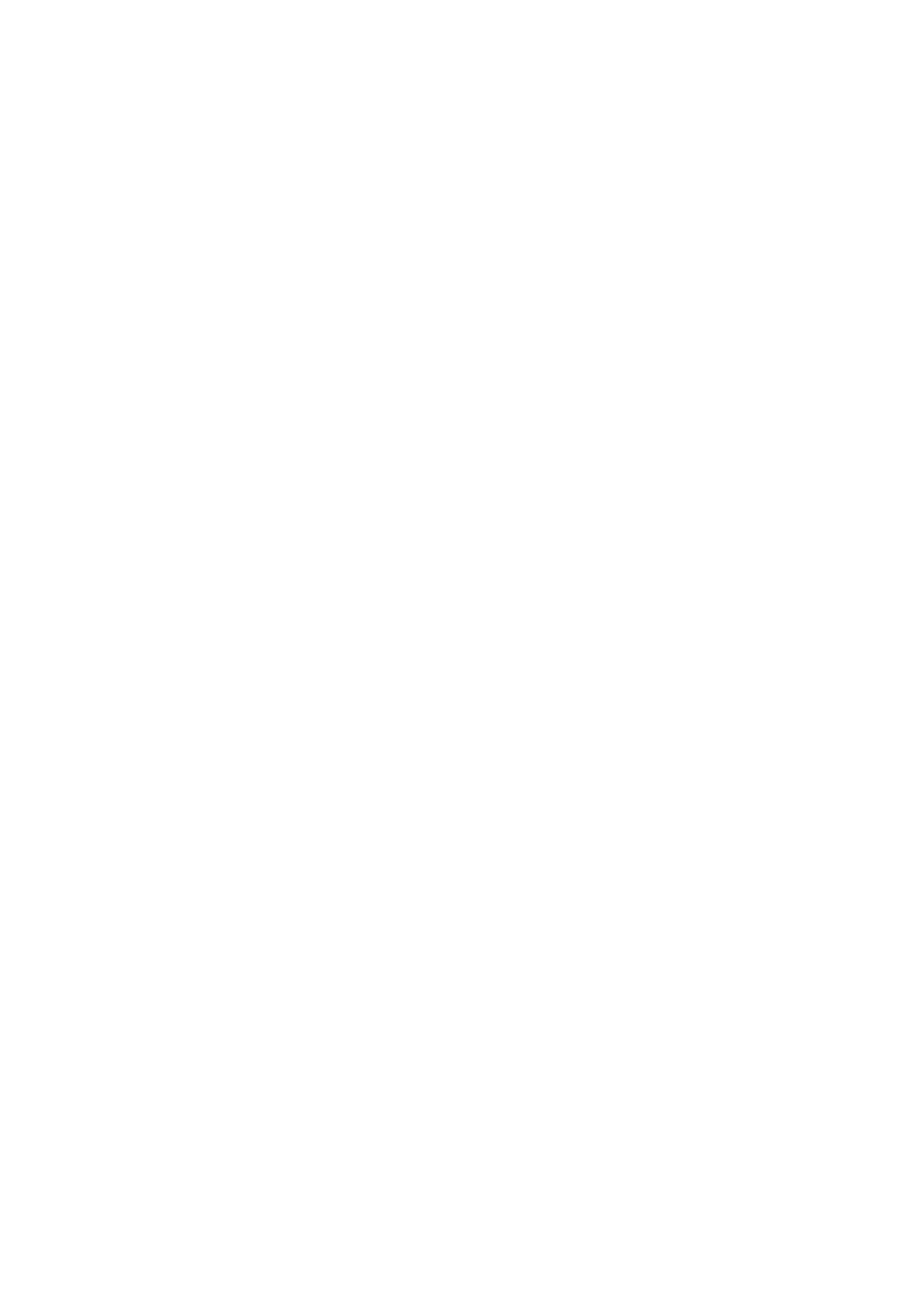this paper two mathematical models have been proposed in order to solve the cell formation and human resource assignment problems. The first mode is to minimize the inter/intra cell part trips, system reconfiguration cost, installing/uninstalling costs of tools on/from different machines and machine breakdown cost, respectively. The second model tries to minimize the operator related issues such as hiring, firing, salary and the training costs. One of the main contributions of this paper is to consider the operator skill level. Actually, the training and forgetting effect of an operator determines his/her work skill level. So, in this paper, this issue is regarded in more details. These two nonlinear models have been linearized and solved using the Gams optimization pack-

age. Some numerical examples are generated randomly in order to the performance of proposed models. Moreover, in order to analyze find the optimal solution, the third model, which integrates two mentioned models, has been proposed. Based on the sensitivity analysis of the proposed models, the optimal assignment of operators can signicantly improve the solution quality. Also, using the numerical examples' results, the linear model can obtain the optimal solutions in less computational effort in comparison to the nonlinear models.

Key Words: Cellular manufacturing system, operator assignment, operator learning-forgetting effect, multifunctional machines, machine breakdown.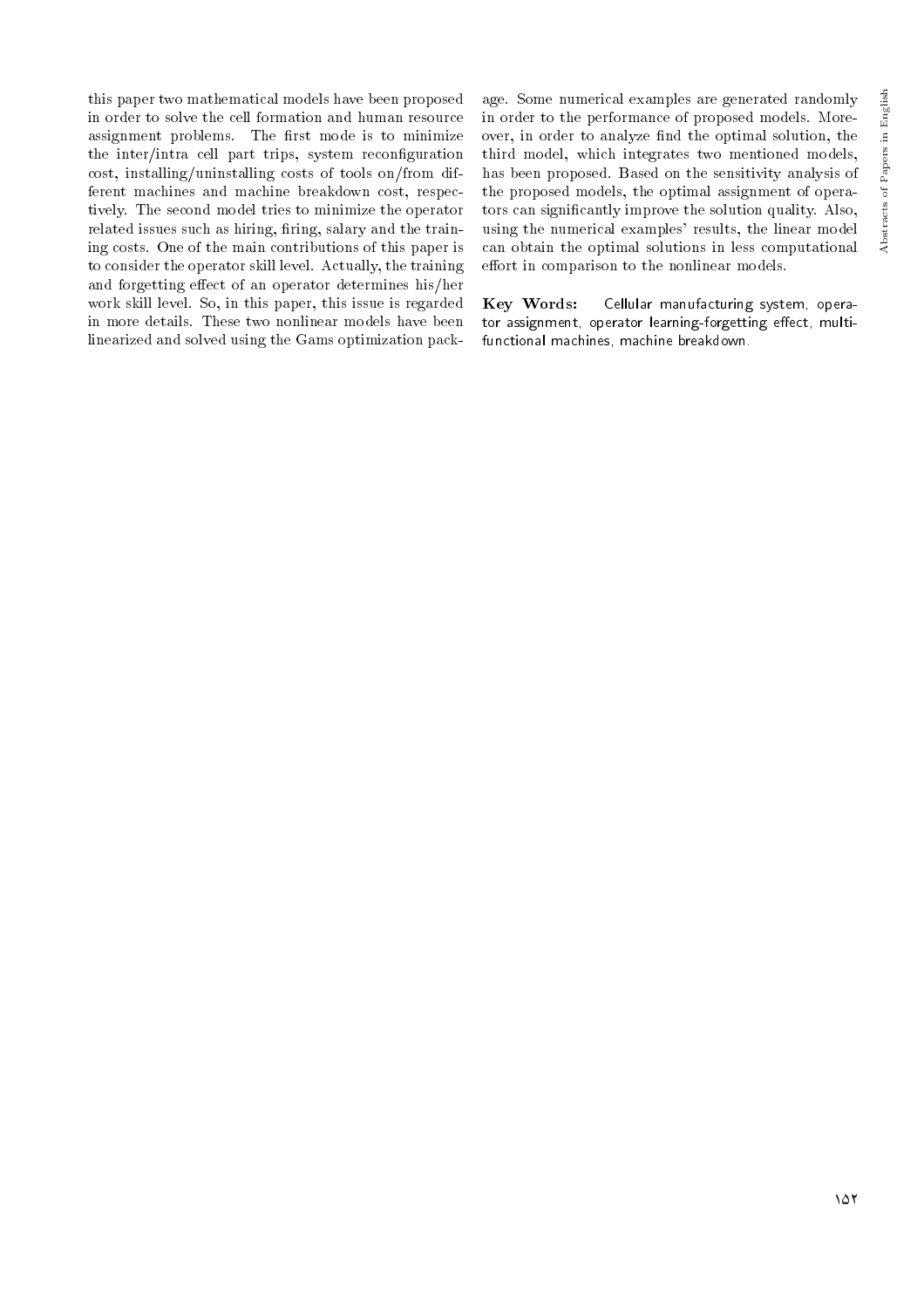at moderately few number of experiments.

Key Words: Railway, timetabling, simulation optimization, robust optimization, kriging metamodel.

# COMBINING QUEUEING THEORY AND FUZZY LOGIC FOR DETERMINING THE OPTIMAL HOTEL CAPACITY IN BOUNDED TWO-DIMENSIONAL KNAPSACK MODEL

S. Khalili(corresponding author)

S.khalili1367@stu.yazd.ac.ir Y. Zare Mehrjerdi yare@yazdyazd.ac.ir Dept. of Industrial Engineerng Yazd University

Sharif Industrial Engineering and Management Journal Volume 33, Issue 2.2, Page 127-136, Research Note

c Sharif University of Technology

 Received 28 December 2014; received in revised form 20 December 2015; accepted 7 May 2016.

#### Abstract

Decision making regarding the hotel optimal capacity is one of the most important strategic decisions for the hotel industry executives and investors. This importance arises from the fact that after determining hotel capacity and execution of construction operations, it is not possible to change the capacity of hotel, or the changes will involve much higher costs.

Considerable capacity of hotels and residential centers that are located in a tourist town is empty of passengers and unused in relatively many periods of the year. However, in some limited time periods, number of travelers and tourists is increased due to holidays or various occasions and hotels are encountered with lack of capacity for the accommodation of travelers. In this article, to determine the optimal capacity of the hotel, using a novel approach, an attempt is made to present a mathematical optimization model based upon the queueing theory. To achieve this goal, first the reception system is simulated using the queueing models. Then, the capacity and optimal room numbers of various types using bounded multi-dimensional knapsack model are determined. The objective function of the proposed knapsack model is cost minimization. This cost function is developed by taking into account the time value of money and the sum of two different costs associated with the hotel construction. Due to the uncertainty of some parameters of the problem, the objective function of the model is presented as an objective function with fuzzy coefficients. To solve this model, a single-objective function is converted into three objective functions using the techniques of Lai and Hwang. Then using fuzzy technique of Torabi and Hassini these three objective function problem was converted into a single objective deterministic model. This single objective programming problem was coded in MATLAB to determine the optimal capacity of hotel. The results confirm that the proposed model, unlike other approaches, can be easily and efficiently matched with different situations.

Key Words: Optimal hotel capacity, knapsack problem, queueing theory, fuzzy programming, lai and hwang, Torabi and Hassini.

# DESIGNING A CELLULAR MANUFACTURING SYSTEM CONSIDERING THE OPERATOR ASSIGNMENT TO THE UNRELIABLE MULTI-FUNCTIONAL MACHINES IN A DYNAMIC ENVIRONMENT

M. Rafie(corresponding author) raee@sharif.edu A. Mohamaditalab mohamaditalab88@gmail.com Dept. of industrial Engineering

Sharif University of Technology

Sharif Industrial Engineering and Management Journal Volume 33, Issue 2.2, Page 137-148, Research Note

c Sharif University of Technology

 Received 6 October 2015; received in revised form 29 February 2016; accepted 11 May 2016.

#### Abstract

Manufacturing flexibility is a basic requirement in order to increase both the revenue and customer satisfaction level. Group technology concept can be implemented in such cases. One of the most important applications of group technology concept in a production environment is Cellular Manufacturing System which includes four main sub problems; Cell formation, Group layout, Scheduling and Resource assignment. The cell formation (CF) is for assigning the machines into cells. The Group layout (GL) tries to find the optimal layout of machines within the cells and cells within the production floors. The group scheduling (GS) problem tries to minimize the total production time and ultimately resource assignment (RA) is to assign the manufacturing resources. such as operators into cells, optimally. Accordingly, in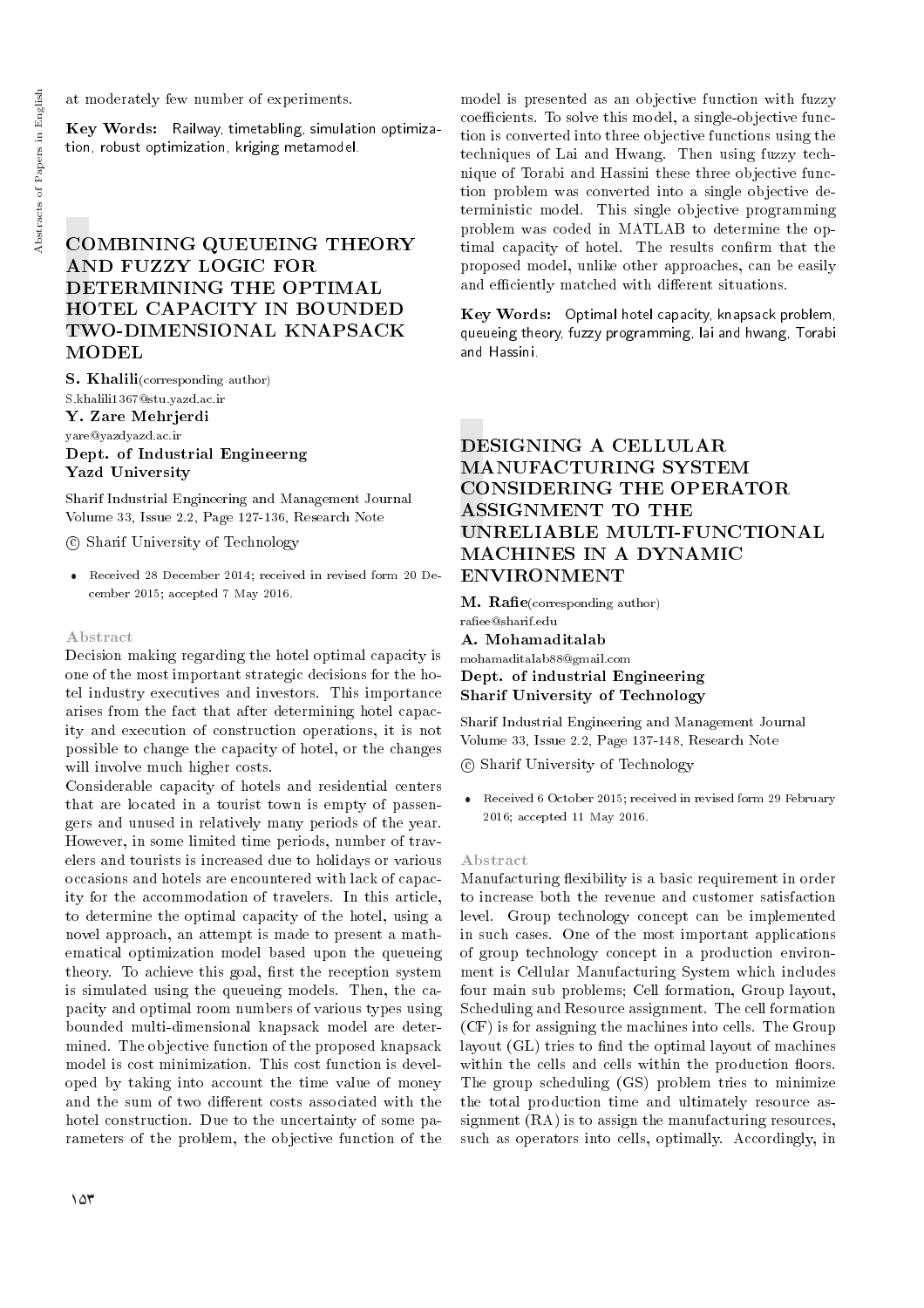## c Sharif University of Technology

 Received 28 September 2015; received in revised form 20 February 2016; accepted 28 May 2016.

#### Abstract

In industrial environments, scheduling systems often operate under dynamic and random circumstances. In these conditions, it is inevitable to encounter some disruptions and breakdowns which are inherently unexpected events. These disruptions bring about the initial schedule to quickly become infeasible and non-optimal and in need of appropriate revisions and rescheduling methods. We consider a flexible flow shop (FFS) system with stochastic or unexpected disruptions such as the arrival of new unpredicted jobs into the process. The occurrence of disruptions and unexpected events in scheduling problems makes the obtaining of robust and stable solutions more valuable than the finding of optimal solutions that ignore these disruptions. In the literature, for achieving stable solutions, either iterationbased time-consuming simulation methods or surrogate measures (SMs) have been developed; they proactively provide an approximation of the system's real conditions following the occurrence of a disruption due to of the discrepancies of these measures with their true values; however, they may not show the true performance of the system. In this paper, a new reactive approach is considered to achieve a stable scheduling despite unpredicted disruptions, such as unexpected arrivals of new jobs. In this approach, a multi-objective reactive method based on classical and new performance measures is used to control the effects of disruptions that reschedule the initial plans after any unexpected event. An innovative concept called the "Stability" is introduced to reduce the effects of the unexpected disruptions. As the FFS problem is NP-hard, considering that stochastic disruptions increase its complexity, the non-dominated Sorting GA-II algorithm or NSGA-II, which is a very famous multi-objective optimization algorithm, is then applied to solve it. To show the performance of the proposed approach, a case study in petrochemical industry is considered. Computational results indicate that this method produces better solutions compared to the classical scheduling approaches used in this company.

Key Words: Online scheduling, disruption, surrogate measures, stability, reactive scheduling.

## A ROBUST SIMULATION OPTIMIZATION APPROACH TO URBAN TRAIN SCHEDULING PROBLEM

#### S. Moghaddam(corresponding author) Moghaddam sm@ie.sharif.edu

H. Mahlooji

# mahlooji@sharif.edu

## Dept. of Industrial Engineerng Sharif university of technology

Sharif Industrial Engineering and Management Journal Volume 33, Issue 2.2, Page 117-126, Original Article

c Sharif University of Technology

 Received 31 October 2015; received in revised form 6 March 2016; accepted 11 May 2016.

#### Abstract

The train timetabling in a railway network is one of the most critical problems in passenger or freight transportation systems. With uncontrollable noises affecting the system, finding a schedule whose performance does not signicantly reduce under various disturbances is vital. A train timetable is considered robust when it has the ability to absorb small disturbances, and its performance does not reduce under the situation of recurring disturbances.

The integer programming problem of robust train timetabling problem with a decision variable and constraint for every train and every block in a railway network takes one an unreasonably long time to solve, and this may be possible after adopting numerous simplifying assumptions. To move around these disadvantages, discrete event simulation is a more appropriate approach. The methodology that combines simulation modeling and optimization techniques for solving optimization problems is commonly referred to as simulation optimization.

In this paper, we introduce a new simulation optimization method to solve the robust optimization of train timetabling problem in metro lines. We aim to minimize the expected value of the passenger's waiting time with a satisfactory rate of carriage fullness. Headways, which are the time intervals between arrivals of two consecutive trains into one station, are considered as the decision variables. It is assumed that the rate of passenger arrival to stations and travel times is stochastic. We first develop the simulation model in a way that the constraints, such as the train waiting times in stations, station capacities, overtaking, and the safe distance between trains, are satised. Then, using the inputs/outputs combination of simulation model, two stochastic Kriging metamodels are fitted as one for the objective function and one for the constraint. To write the robust counterpart problem, we use the Bertsimas and Sim methodology for the resulting mathematical model. The final mathematical programming model is solved by PSO metaheuristic. This methodology is applied to a particular line within Tehran railway system. Our approach generates satisfactory solutions to different levels of conservatism factor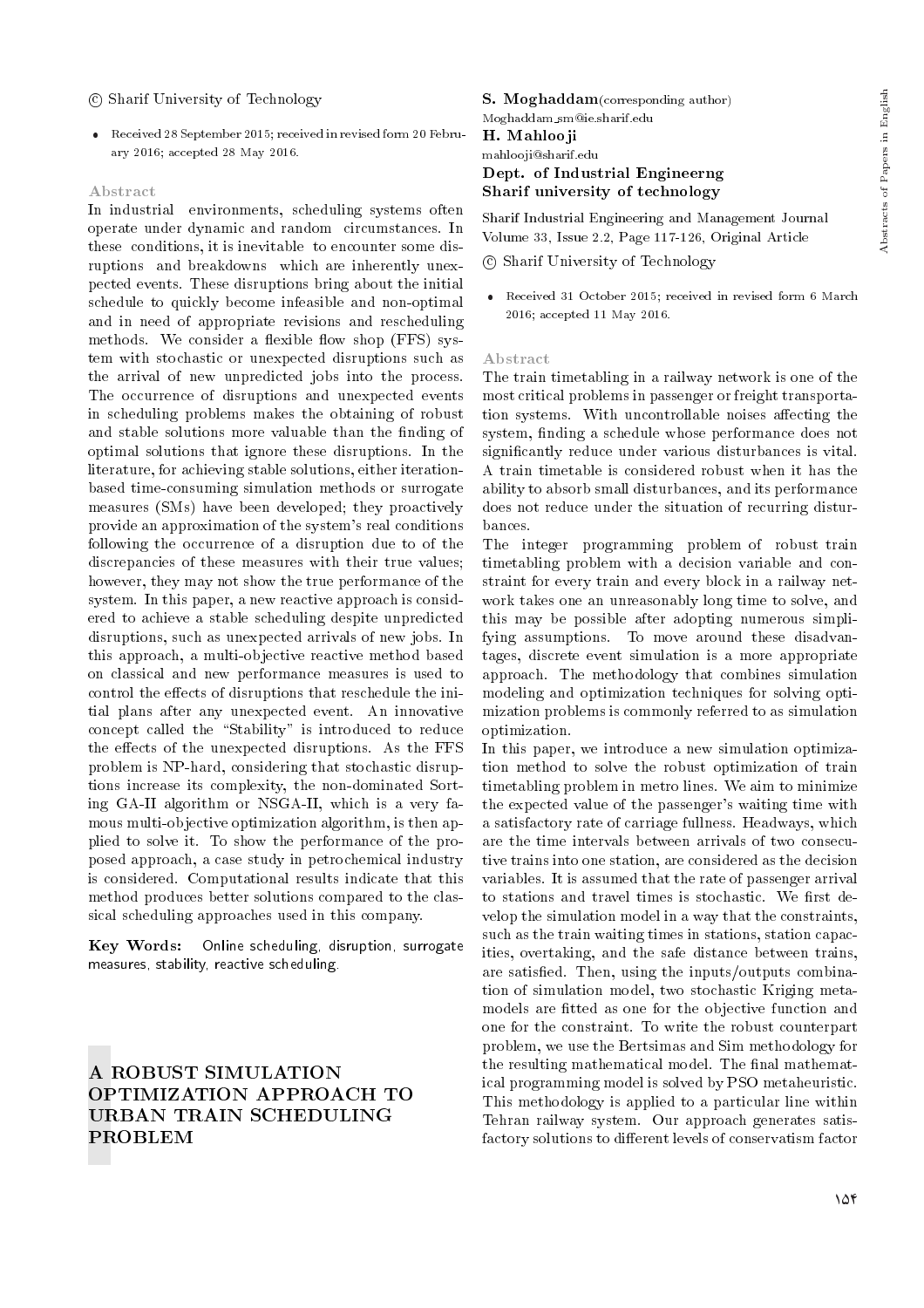considered as the modified processing time for computations. The problem is reformulated as an assignment problem in which the positions of jobs in the sequence are the locations of the assignment problem. The model presents the lower bound of the problem. To compare the quality (running time) of the introduced LB, we generated some random instances of the problem from small to large sizes. The optimal solution of the small size instances is obtained through solving the developed mathematical model. To obtain the solution of the medium and large sized instances, a new simulated annealing algorithm is developed. In this algorithm, the crossover operator and mutation have been used to create a neighborhood of simulated annealing algorithm; but for the first time the crossover operator is used to create neighborhood directly. The results gained from the lower bound are compared with those of lower bound available in the literature. They confirm that the lower bound introduced in this paper gives high quality solutions, and hence, it has superiority to the available LB in the literature.

Key Words: Parallel machines, total tardiness, improved simulated annealing algorithm, mixed integer programming.

# A HEURISTIC METHOD FOR THE INTEGRATED MULTI-DEPOT CONTINUOUS LOCATION-ROUTING AND INVENTORY PROBLEM

## A. Taherkhani

taherkhani arefeh@ie.sharif.edu K. Eshghi(corresponding author) ehghi@sharif.edu

## A. Boroumand

boroumand aliakbar@gsme.sharif.ir Faculty of Industrial Engineering Sharif University of Technology

Sharif Industrial Engineering and Management Journal Volume 33, Issue 2.2, Page 95-104, Original Article

c Sharif University of Technology

 Received 21 September 2015; received in revised form 14 March 2016; accepted 11 May 2016.

## Abstract

In this study a mathematical model has been presented for multi depots, continuous location-routing problem with inventory restrictions. In this problem, a threeechelon supply chain was assumed a factory, producing one product with unlimited capacity, is on the first echelon of supply chain. In the second echelon of supply chain, several distribution centers distribute products. In the third echelon, there is a set of customers who are scattered in different geographical locations. Location of customers is pre-specied, but distribution centers should be located. In this problem, location of distribution centers will be determined in a continuous space. As the leader of this supply chain, factory is looking for product distribution planning to minimize the total cost of this system. Model formulation of this problem is NPhard; so a meta-heuristic algorithm with three phases has been developed for medium and large sizes of this problem. In the first phase of this algorithm, Regionrejection approach and modied saving algorithm are used to generate initial solution. In the second phase, we apply the Weiszfeld algorithm in order to improve location-routing decisions repeatedly. In the last phase, diversification and intensification mechanisms are incorporated into the search.

The proposed algorithm is able to improve even the best solution implemented by GAMS solver with time limits of 10800 seconds and 18000 seconds, 0.62 percent in average, with much less computational effort. Also it can be seen that this algorithm is moving toward the best solution during three phases. For this small sized problem, each of the three main phases, the average percentage deviation from optimal solution is only % 0.07, % 0.05, % 0.03 and medium and large size of this problem,  $\%$  2.83,  $\%$ 1.89 and  $\%$ 1.29 improvement can be seen in each phase compared to the previous phase, respectively. This improvement is impressive for the large size of this problem.

Key Words: Continuous facility location, vehicle routing, three-echelon supply chain, location-routing and inventory problem.

# A STABLE REACTIVE APPROACH TO ONLINE SCHEDULING FOR FLEXIBLE FLOW SHOP SYSTEM WITH ACCEPTANCE OR REJECTION OF UNEXPECTED **ORDERS**

D. Rahmani

drahmani@kntu.ac.ir Dept. of Industrial Engineering K. N. Toosi University of Technology

Sharif Industrial Engineering and Management Journal Volume 33, Issue 2.2, Page 105-115, Original Article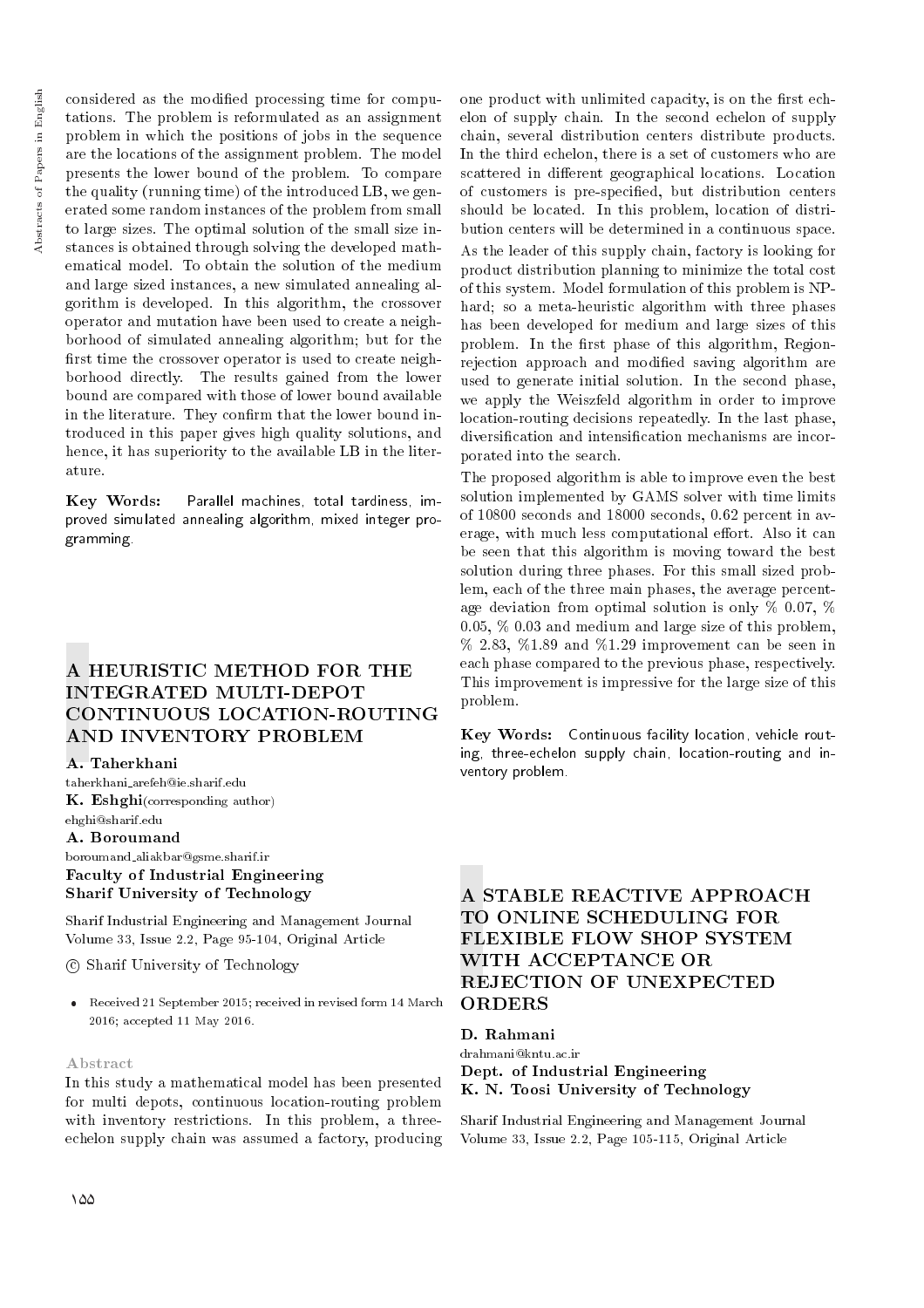innovation, in most of the topics of risk management this weakness in the present article has been solved.

Key Words: Risk ranking; FMCDM; fuzzy AHP; fuzzy **DEMATEL.** 

# A SUPPLIER SELECTION MODEL FOR FRAMEWORK AGREEMENTS WITH REGARD TO THE SUPPLIER DELIVERY PERFORMANCE IN HUMANITARIAN RELIEF

R. Ramezanian(corresponding author)

ramezanian@kntu.ac.ir Dept. of Industrial Engineering K.N. Toosi University of Technology M. Saidi-Mehrabad mehrabad@iust.ac.ir A. Shahamat Naderi aminshnaderi@ind.iust.ac.ir Dept. of Industrial Engineering Iran University of Science and Technology

Sharif Industrial Engineering and Management Journal Volume 33, Issue 2.2, Page 75-83, Original Article

c Sharif University of Technology

 Received 29 August 2015; received in revised form 16 March 2016; accepted 25 April 2016.

#### Abstract

Determination of optimum comparison of suppliers with humanitarian supply chain criteria is a main challenge to relief organizations. Although the investigations in this area have ignored the delivery reliability of suppliers up to now, this parameter has a significant effect on humanitarian supply chain performance. In this paper, a mathematical model regarding delivery performance and delivery reliability of suppliers for selecting suppliers of relief items is proposed. The proposed model is formulated in a framework agreement format. We employed time window to deliver the essential items for the purpose of considering the supplier reliability. Also, we assumed that the distribution time of delivery lead time is Gaussian distribution. In the presented numeric example, the value of cost function is increased, but with considering the supplier reliability parameter, the expecting behavior of system becomes more stable. In fact, this increment of cost function is a payoff for increasing the reliability of system. The main goal of the model is to select the optimal combination of suppliers and allocation items in different scenarios. So, in the proposed model, this goal is achieved with higher quality. The real case study of selecting water suppliers in Mazandaran province of Iran with real features and scenarios is considered to evaluate the performance of the presented model. To perform the experiments accurately, we did sensitivity tests on our model's parameters, and also we investigated the scalability of the proposed model.

Key Words: Supplier selection, framework agreement, humanitarian supply chain, delivery performance, delivery reliability.

# DEVELOPMENT OF A NEW INTEGER PROGRAMMING MODEL AND A LOWER BOUND FOR IDENTICAL PARALLEL MACHINES PROBLEM WITH TOTAL TARDINESS CRITERION MINIMIZATION

S.M.T. Fatemi Ghomi(corresponding author) fatemi@aut.ac.ir V. Adakb v.adak65@gmail.com Dept. of Industrial Engineering Amirkabir University of Technology F. Jolai fjolai@ut.ac.ir Dept. of Industrial Engineering University of Tehran

Sharif Industrial Engineering and Management Journal Volume 33, Issue 2.2, Page 85-94, Original Article

c Sharif University of Technology

 Received 9 September 2015; received in revised form 6 February 2016; accepted 25 April 216.

#### Abstract

Determining effective scheduling in operations sequence is among the important problems of production scheduling. This paper deals with the problem of minimizing total tardiness on a parallel machine with N jobs and m machines. In the literature, there is a lack of suitable mathematical programming of the problem. Hence, this paper presents a mixed integer mathematical model for the problem. Since the problem has been proved as an NP-hard problem, it would be valuable to give a lower bound (LB) with a reasonable computational time. Denoting the processing time of a typical job on the machine, the modied processing time would be .With this modied processing time, the problem can be seen as a single machine; namely, the original processing time is divided by the number of machines and the division is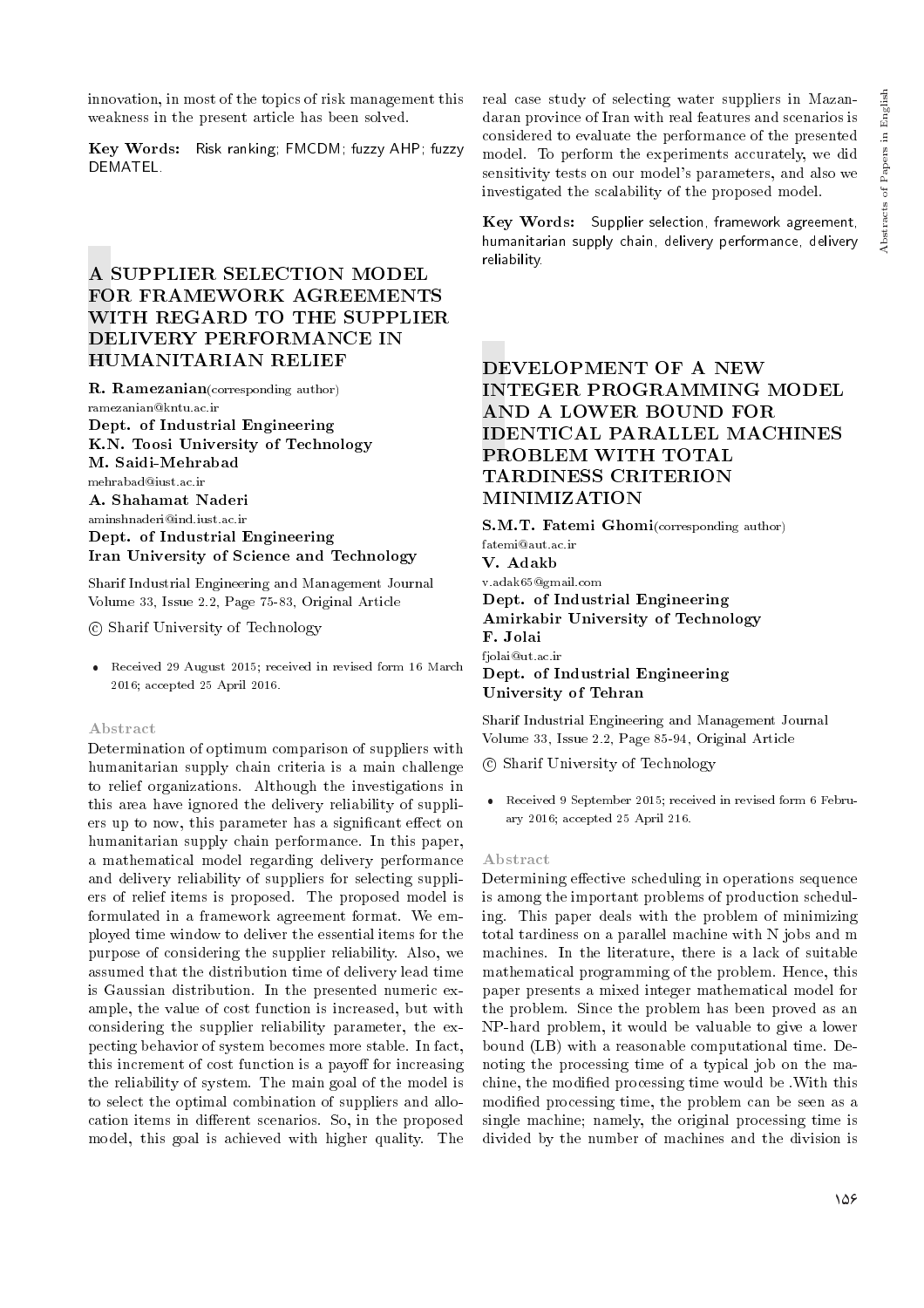# SIMULTANEOUS PICKUP AND DELIVERY

## H. Izedtalab

hossein.izadtalab@yahoo.com A. Shahandeh Nookabadi(corresponding author) ali-nook@cc.iut.ac.ir M. Alinaghian alinaghian@cc.iut.ac.ir Dept. of Industrial Engineering Isfahan University of Technology

Sharif Industrial Engineering and Management Journal Volume 33, Issue 2.2, Page 51-62, Original Article

c Sharif University of Technology

 Received 25 May 2015; received in revised form 17 December 2015; accepted 15 March 2016.

## Abstract

Many oil and gas producers operate offshore installations that need regular supplies of commodities from land. Specialized offshore supply vessels are used to bring supplies from onshore supply depots out to offshore installations. To achieve a cost-effective supply service, a good planning of supply vessels is required. The supply vessel planning problem is a maritime transportation problem consisting of determining the optimal fleet composition of offshore supply vessels and their corresponding weekly voyages and schedules. Traditionally, the vehicle routing problem is a pure delivery or pickup problem. In many practical situations, however, the vehicle is often required to simultaneously drop off and pick up goods at the same stop points. The objective of the problem is to develop a set of routs to service all customers while minimizing total distance travelled. In addition, some constraints, such as capacity or total durations, must not be violated. In vehicle routing problem with pickup and delivery, customers are divided into two sets. The first set is linehaul customers, each requires pickup goods; the second set consists of customers who require delivery goods. The crucial assumption in this problem is that all delivery customers must be visited before pickup customers. In vehicle routing problem with simultaneous pickup and delivery, all customers' need pickup and delivery goods.

In this study, in order to obtain an optimal supply vessel planning and propose an efficient model, which is welladapted to the real- life situations, some additional properties, such as simultaneously pickup and delivery, are considered. In addition, an exact method consisting of two phases is presented.

Key Words: Maritime transportation, oil and gas upstream logistics, fleet composition, periodic routing, ship routing and scheduling, simultaneous pickup and delivery, tabu search.

# REPRESENTING A MULTI-ATTRIBUTE FUZZY AHP AND FUZZY DEMATEL APPROACH IN ORDER TO RANK RISK EFFECTIVE FACTORS IN POWERHOUSE PROJECTS

M. Hemati(corresponding author) mo928hem@yahoo.com A. Bahoo bahoo 56@yahoo.com Dept. of Management Semnan Branch, Islamic Azad University

Sharif Industrial Engineering and Management Journal Volume 33, Issue 2.2, Page 63-74, Original Article

c Sharif University of Technology

 Received 19 August 2015; received in revised form 16 March 2016; accepted 28 May 2016.

### Abstract

Anxiety for incorrect risks management is the most important obstacle to the development of investment projects. Risk management is the most important part of project management in organizations discussed below, and there is not systematic structural approach to the risk assessment in this study, we use a combination model of Fuzzy Analytic Hierarchy Process (FAHP) and Fuzzy Decision-making Trial and Evaluation Laboratory(FDEMATEL) method to rank and valuate risk factors in Power Plant Projects. Firstly, the risk factors of construction projects are figured out through literature review and expert interview in the second step, the main criteria and sub-criteria are weighted using fuzzy hierarchical analysis is in the third stage, interrelationships among risk factors are calculated by fuzzy DE-MATEL. The results of the research identifying causal factors can determine the main risk factors in the powerhouse projects. The populations of the investigation are managers and experts in the field of research. Eleven experts being familiar with construction project management are selected using judgmental sampling. In this study, for the investigation of the distribution of the type of data, Kolmogorov- smirnov test has been used. The prioritization of these factors show that among the main criteria for research, implementation and construction achieved the highest rank, and other factors are important in the next position. Also, among the 53 subcriteria research, increasing construction costs, the lack of skilled labor, conscation of property, and land ownership hold the highest priority and are of utmost importance in the standpoint of respondents. The implementation and construction of risk have the first rank., Also, have the highest weight and have the highest interaction with other criteria by DEMATEL in terms of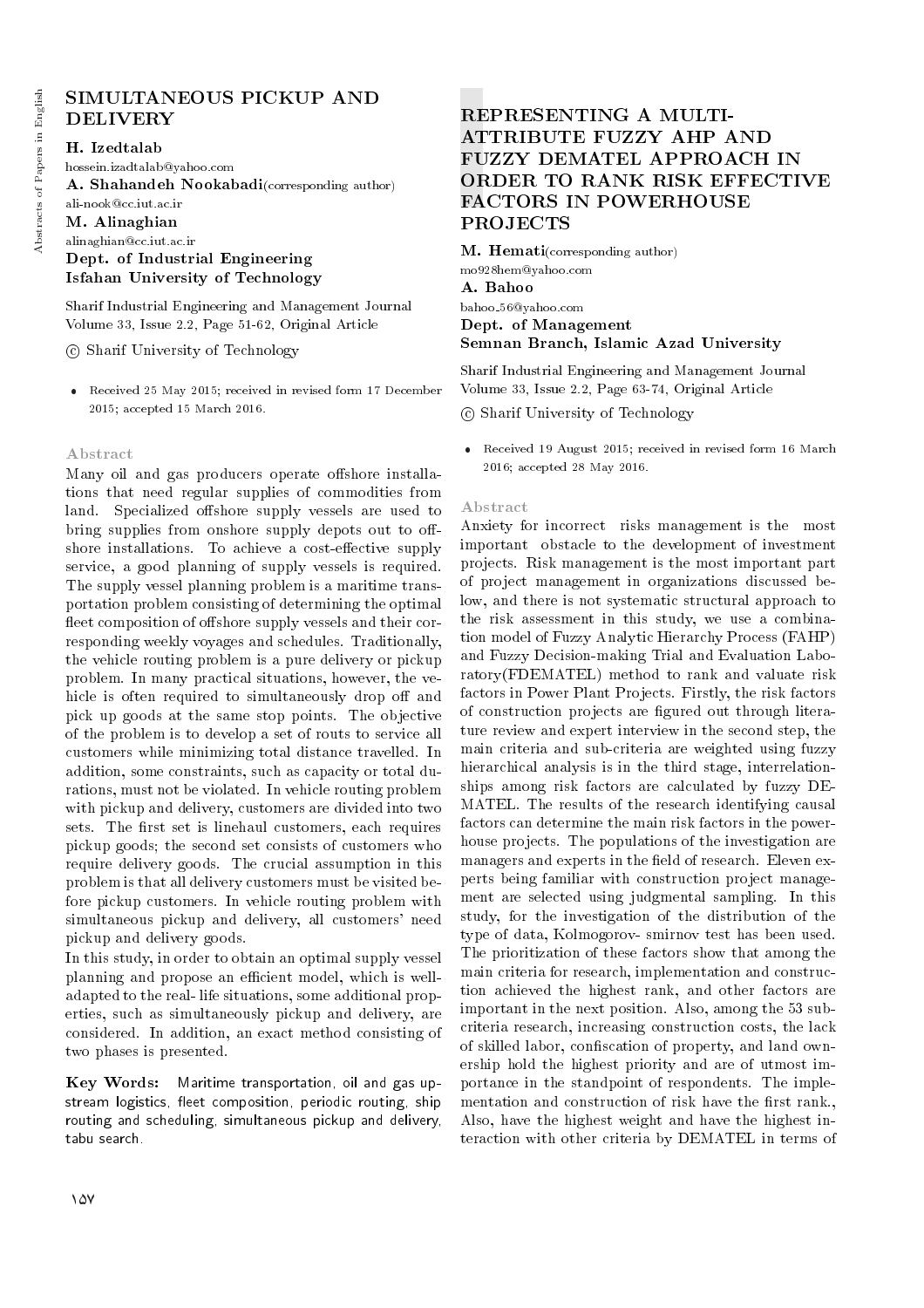the efficiency of the inner active insurance companies, this is one of the major necessities of any country. In addition, over the last decade, Iran insurance industry has implemented significant changes including the involvement of private sector in this industry and departure from government domination. These developments also clarify the necessity and importance of using appropriate methods to assess the effectiveness of different organizational levels. The purpose of this study is to design a comprehensive framework to combine the balanced scorecard (BSC) and data envelopment analysis (DEA) approaches for evaluating performance of insurance companies. The advantages of the proposed model are its weighted evaluation and maintenance of the balance among BSC perspectives, providing a holistic view and flexibility in involving factors and its outstanding power in detecting the efficient and inefficient units. In this study, first by studying the documents and interviewing with experts in insurance industry, the most important performance indexes in four areas were determined based on BSC method, i.e., financial, customer, internal processes, and learning and growth. Subsequently, by applying the DEA technique, the efficiency of a sample of 18 private Iranian insurance companies was measured. The results of the proposed model indicate that the performance of the aforementioned companies is quite satisfactory through BSC perspective. Also, in the performed aggregated ranking, the companies, i.e., Parsian, Arman, and Sina, obtained the highest scores, respectively. Ultimately, using the generated performance scores (in each area of BSC), after determining the reference groups, the optimal solutions for improving the efficiency of the inefficient companies were determined.

Key Words: Performance evaluation, balanced scored card (BSC), data envelopment analysis (DEA), insurance companies.

## A MODEL FOR KNOWLEDGE-SHARING OPTIMIZATION IN A NEW PRODUCT DEVELOPMENT PROJECT TEAM FORMATION

S.M. Hosseini Sarkhosh

hosseini777@yahoo.com P. Akhavan(corresponding author) peyma akv@yahoo.com

#### M. Abbasi

#### morabbasi@gmail.com

## Dept. of Management and Soft Technologies Malek-Ashtar University of Technology

Sharif Industrial Engineering and Management Journal Volume 33, Issue 2.2, Page 39-49, Original Article

- c Sharif University of Technology
- Received 17 May 2015; received in revised form 16 January 2016; accepted 9 April 2016.

#### Abstract

As the rate of business change continues to accelerate, organizations face challenging situations like rapid technological developments, corporate restructuring, emerging technologies, and globalization. Hence, the use of project teams in the performance of daily activities is increasingly gaining popularity among many new product development (NPD) projects. Project teams are highly advantageous, because the team members share common project goals and handle technical complexity and change with the assistance of their collective cross-functional knowledge. Additionally, these crossfunctional teams are often temporary organizations that are able to respond quickly to changing environmental conditions by adjusting the composition of the team members. In addition, by the use of cross-functional project teams, organizations attempt to improve coordination and integration, span organizational boundaries, improve timing of technology developments, and reduce uncertainty levels.

However, a signicant challenge remains for project managers or other decision-makers to assemble project teams that are able to effectively preserve acquired knowledge during project lifecycle by project team members. Usually, three types of knowledge sharing take place in such projects: 1) knowledge sharing among team members in their domain of expertise; 2) knowledge sharing between team members and their co-workers in related functional departments in the domain of expertise; 3) knowledge sharing between team members and their coworkers in related functional department in the domains of non-expertise. Therefore, the problem of selecting proper project team's members is formulated in this paper as a mixed-integer nonlinear programming (MINLP) model to optimize these three types of knowledge sharing. We used the model for selecting a NPD project team in automotive industry. The experimental results indicated that the proposed approach is effective in selecting proper members based on their expected performance in knowledge sharing in and outside the project team.

Key Words: Knowledge sharing, project team, new product development, mathematical modeling.

## OPTIMAL FLEET COMPOSITION AND PERIODIC ROUTING IN OFFSHORE SUPPLY CHAIN WITH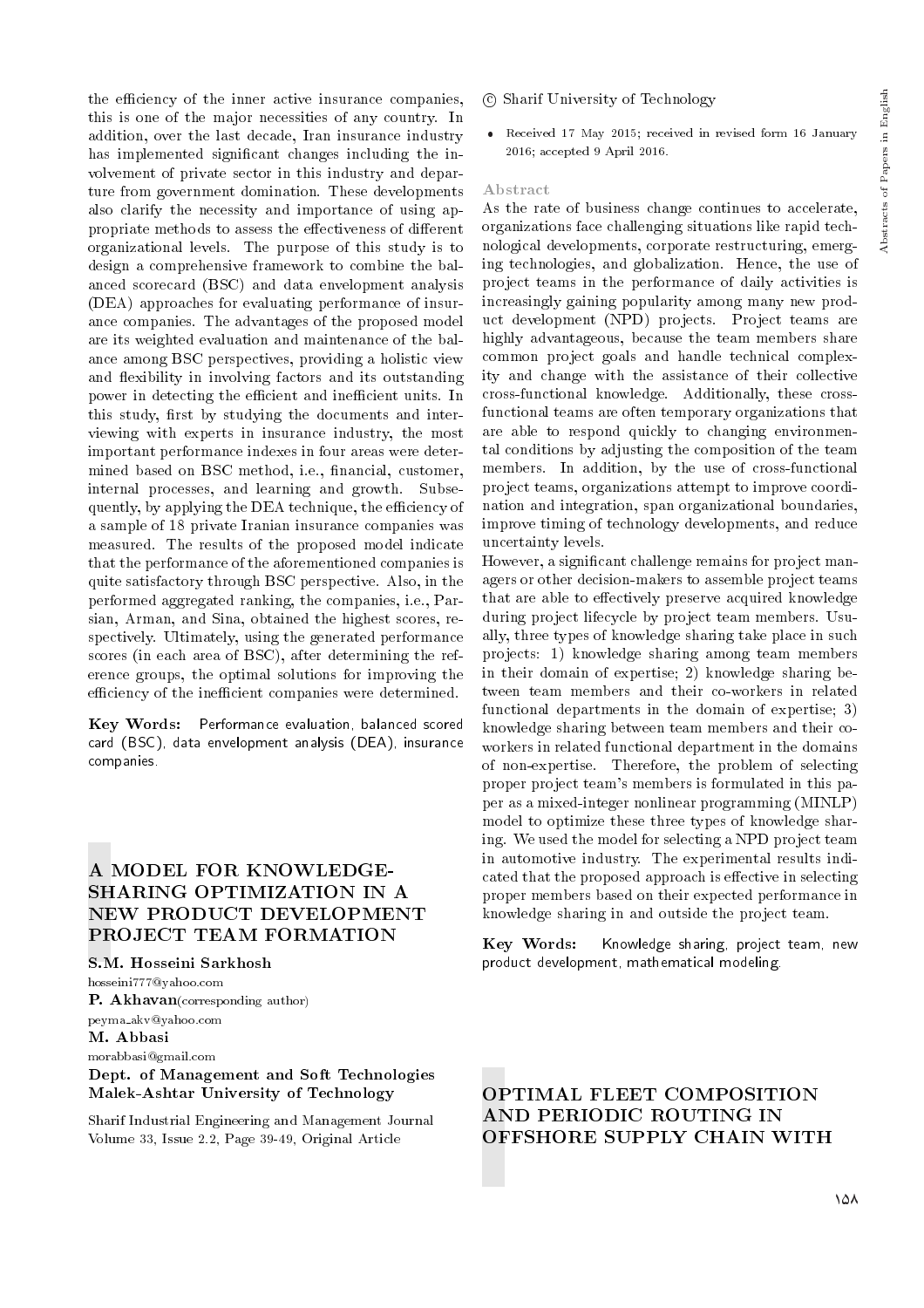ability of the proposed algorithms for solving the model in medium and high dimensions. Finally, we consider the time and quality of solutions; the two algorithms are compared both graphically and statistically. The graphical comparison shows that genetic algorithm is relatively better than particle swarm optimization algorithm; and the statistical comparison between two metaheuristic algorithms shows that there is no different between genetic algorithm and particle swarm optimization algorithm in solving the proposed mathematical model. It is shown that, with the help of a numerical example and with respect to the maintenance in the model, the total system costs are signicantly reduced.

Key Words: Make to stock; make to order; maintenance activities; genetic algorithm;, particle swarm optimization.

# OPEN INVENTORY ROUTING PROBLEM CONSIDERING FUEL REDUCTION, SOLVING METHOD: DIFFERENTIAL EVOLUTION ALGORITHM

M. Alinaghian(corresponding author) alinaghian@cc.iut.ac.ir

Z. Kaviani

zahrakaviany@yahoo.com S.R. Hejazi

rehejazi@cc.iut.ac.ir

## Dept. of Industrial and Systems Engineering Isfahan University of Technology

Sharif Industrial Engineering and Management Journal Volume 33, Issue 2.2, Page 15-25, Original Article

c Sharif University of Technology

 Received 10 March 2015; received in revised form 12 December 2015; accepted 25 April 2016.

## Abstract

Global warming is one of the biggest challenges of industries and organizations. Greenhouse gas emissions are the main cause of global warming. One of the major sources of GHG emissions is transportation equipment. In addition, it plays a major role in the production of these gases due to logistics and transportation activities. Since inventory routing problem solves the vehicle routing problem and inventory levels simultaneously, it has a signicant role in reducing costs. So to obtain a model to minimize the cost of fuel for this problem is important. Furthermore, in many distribution companies, vehicles are rented, and there is no need to return to the depot after discharge. In cases where companies do not own a vehicle fleet, or their private fleet is in satisfactory for

fully satisfying customer demand, distribution services (or at least a part of them) are either entrusted to external contractors, or assigned to a hired vehicle fleet. In these cases, vehicles are not required to return to the central depot after their deliveries have been satisfied. The above- described distribution model is referred to as the Open Vehicle Routing Problem (OVRP). Therefore, the goal of the OVRP is to design a set of Hamiltonian paths (open routes) to satisfy customer demand. In this paper, a model is provided for inventory routing problem by considering the reduction of fuel consumption and reduction of the costs of inventory, driver and using vehicles in a limited planning horizon. To solve this problem, a combined improved metaheuristic method, based on Differential evolutionary algorithm and constructive Clarke and Wright algorithm, is presented. To validate the proposed solution, in the small size, the proposed algorithm was compared with the exact solution for several problem instances. In the large size, the proposed algorithm was compared with the base algorithm. The result confirms the good performance of the proposed algorithm.

Key Words: Microscopic emission models, vehicle routing problem, inventory costs, clarke and wright, differential evolutionary algorithm.

# DESIGNING A MODEL FOR PERFORMANCE EVALUATION AND RANKING OF INSURANCE COMPANIES BY INTEGRATED BSC-DEA METHOD

N. Nahavandi(corresponding author) n nahavandi@modares.ac.ir

M. Sharifinia

milad.sharinia@modares.ac.ir Faculty of Industrial and Systems Engineering Tarbiat Modares University

Sharif Industrial Engineering and Management Journal Volume 33, Issue 2.2, Page 27-37, Original Article

c Sharif University of Technology

• Received 10 March 2015; received in revised form 2 July 2016; accepted 27 July 2016.

#### Abstract

In today's competitive environment, performance evaluation plays an important role in developing better strategic plans and improving efficiency of any organization. Due to the importance of insurance industry in socioeconomic growth and development of societies, it is notable to take into account the fact that the improvement in efficiency and effectiveness of the industry relies on